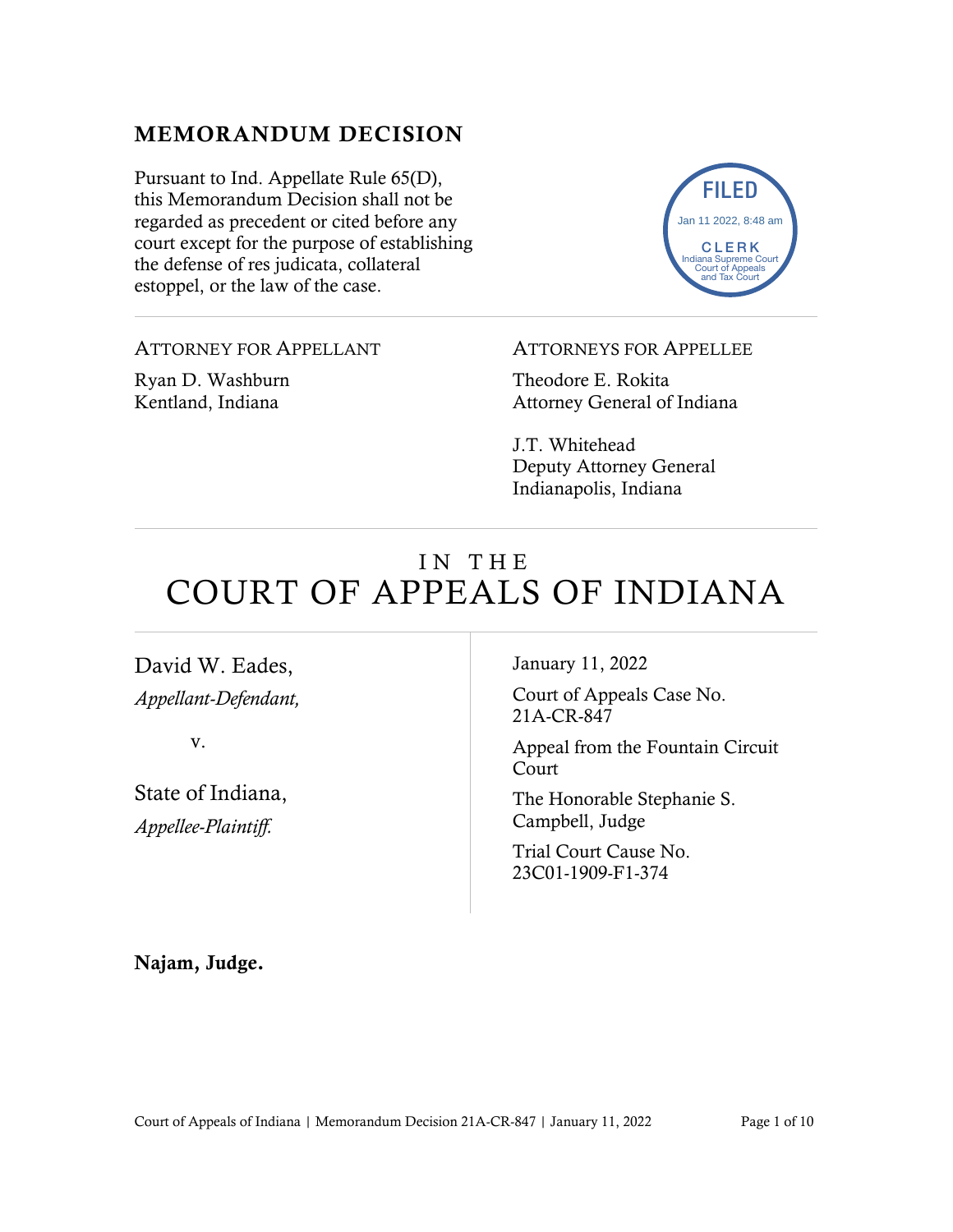## Statement of the Case

- [1] David W. Eades appeals his sentence after he pleaded guilty to one count of child molesting, as a Class A felony; two counts of child molesting, as Level 1 felonies; two counts of child molesting, as Class C felonies; two counts of sexual misconduct with a minor, as Level 4 felonies; and five counts of incest, as Level 5 felonies. Eades raises two issues for our review:
	- 1. Whether the trial court abused its discretion when it sentenced him.
	- 2. Whether his sentence is inappropriate in light of the nature of the offenses and his character.
- [2] We affirm.

## Facts and Procedural History

[3] Eades has a minor daughter, A.E. When A.E. was four or five years old, Eades began to engage in "inappropriate sexual conduct" with her. Tr. at 34. Specifically, Eades would use his hands to touch A.E. under her clothing, and he would have A.E. touch him under his clothing. Eades also made A.E. perform oral sex on him. When A.E. was ten or eleven years old, Eades forced her to submit to sexual intercourse. Thereafter, Eades engaged in sexual intercourse with A.E. "[a]t least every week" until she was seventeen years old,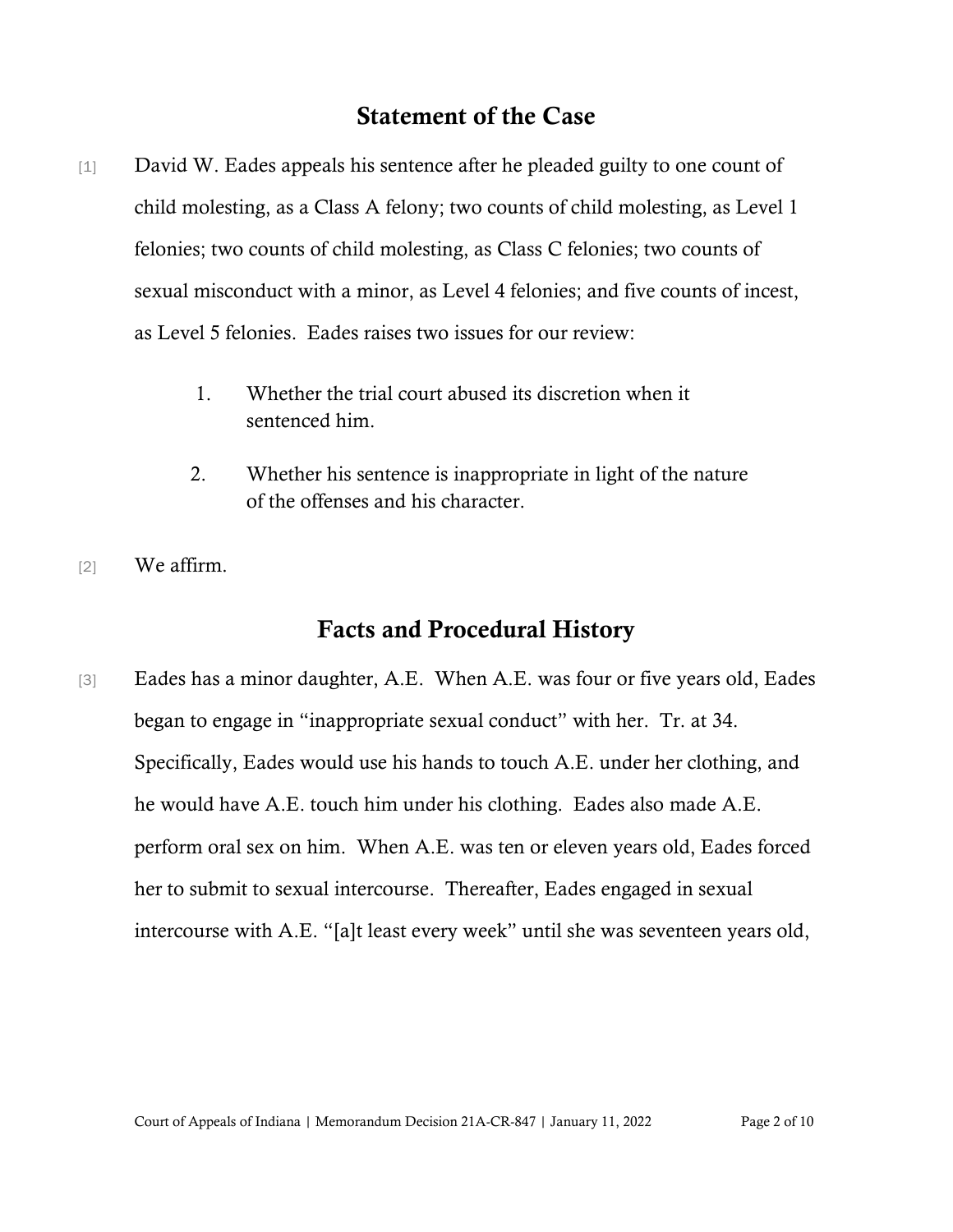at which time A.E. reported Eades' conduct to her boss and spoke with law enforcement.<sup>[1](#page-2-0)</sup>

- [4] The State charged Eades with one count of child molesting, as a Class A felony (Count 1); two counts of child molesting, as Level 1 felonies (Counts 2 and 3); two counts of child molesting, as Class C felonies (Counts 4 and 5); two counts of sexual misconduct with a minor, as Level 4 felonies (Counts 6 and 7); and five counts of incest, as Level 5 felonies (Counts 8 through 12). Eades pleaded guilty as charged. In exchange, the State agreed that sentencing would be open to the trial court's discretion except that the sentences would run concurrently. The trial court accepted Eades' guilty plea and entered judgment of conviction accordingly.
- [5] At a hearing, Eades presented evidence that he suffers from Tourette's Syndrome. And he testified that, in addition to being a "movement disorder," Tourette's Syndrome has a "mental side" that causes "impulsive sexual behavior." Tr. at 51. Eades then presented an article as evidence that describes Tourette's Syndrome as a neurological disorder that is frequently associated with "behavioral comorbidities," including "impulse control problems," exhibition of obscene language or gestures, and inappropriate obsessions. Ex.

<span id="page-2-0"></span> $<sup>1</sup>$  There was a period of approximately one month when A.E. was sixteen years old during which Eades</sup> temporarily stopped his behavior.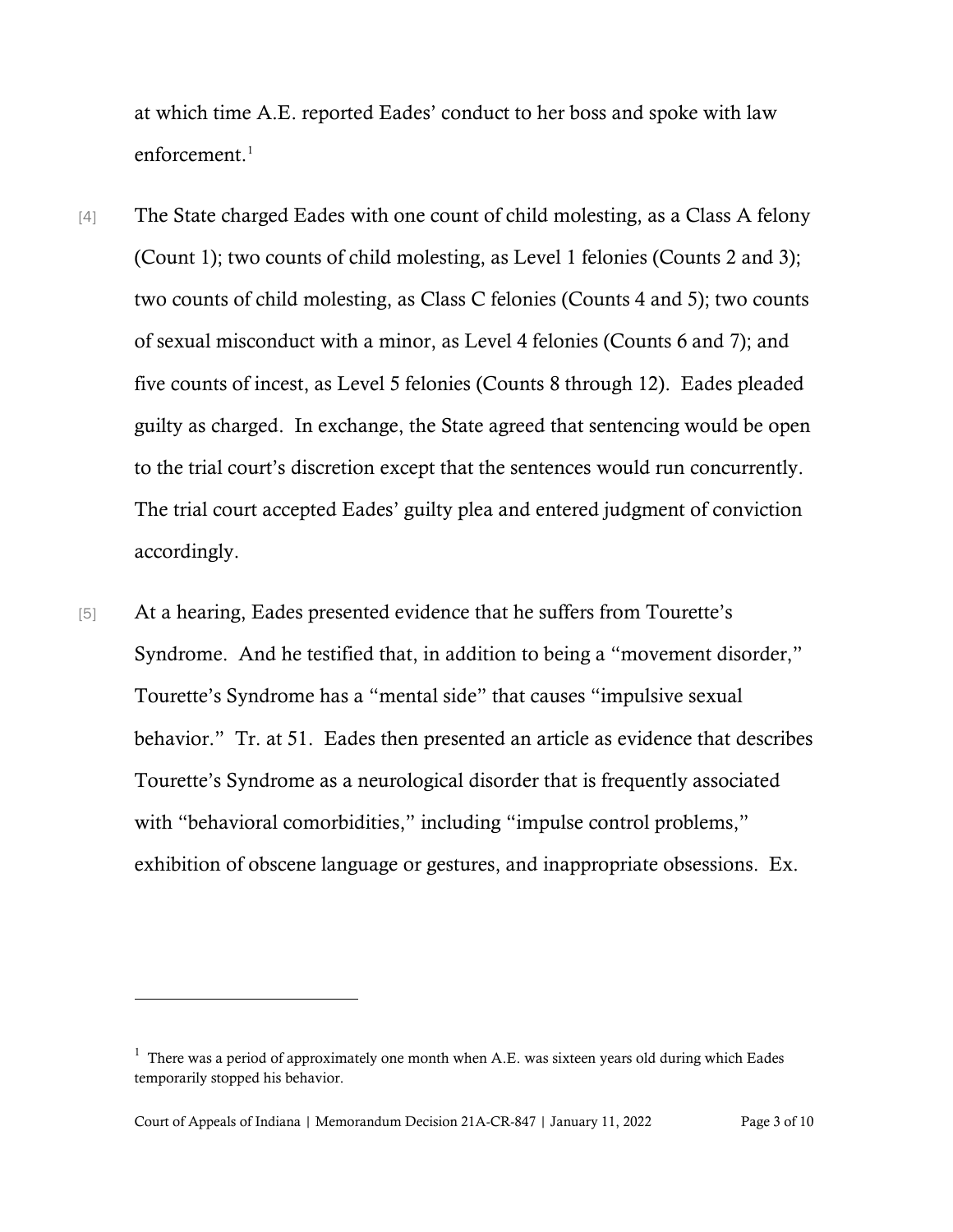at 5. Eades then asserted that his Tourette's Syndrome is a mental illness and neurological disorder that should be given weight as a mitigator.

[6] At sentencing, the court identified several aggravators and mitigators and sentenced Eades to fifty years each for Counts 1 and 2, forty years for Count 3, eight years each for Counts 4 and 5, twelve years each for Counts 6 and 7, and six years each for Counts 8 through 12. The court then ordered the sentences to run concurrently for an aggregate sentence of fifty years, with forty-five years executed in the Department of Correction and five years suspended. This appeal ensued.

### Discussion and Decision

#### *Issue One: Abuse of Discretion in Sentencing*

- [7] Eades first contends that the trial court abused its discretion when it sentenced him. Sentencing decisions lie within the sound discretion of the trial court. *Cardwell v. State*, 895 N.E.2d 1219, 1222 (Ind. 2008). An abuse of discretion occurs if the decision is "clearly against the logic and effect of the facts and circumstances before the court, or the reasonable, probable, and actual deductions to be drawn therefrom. *Gross v. State*, 22 N.E.3d 863, 869 (Ind. Ct. App. 2014) (citation omitted).
- [8] A trial court abuses its discretion in sentencing if it does any of the following:

(1) fails "to enter a sentencing statement at all;" (2) enters "a sentencing statement that explains reasons for imposing a sentence—including a finding of aggravating and mitigating factors if any—but the record does not support the reasons;" (3)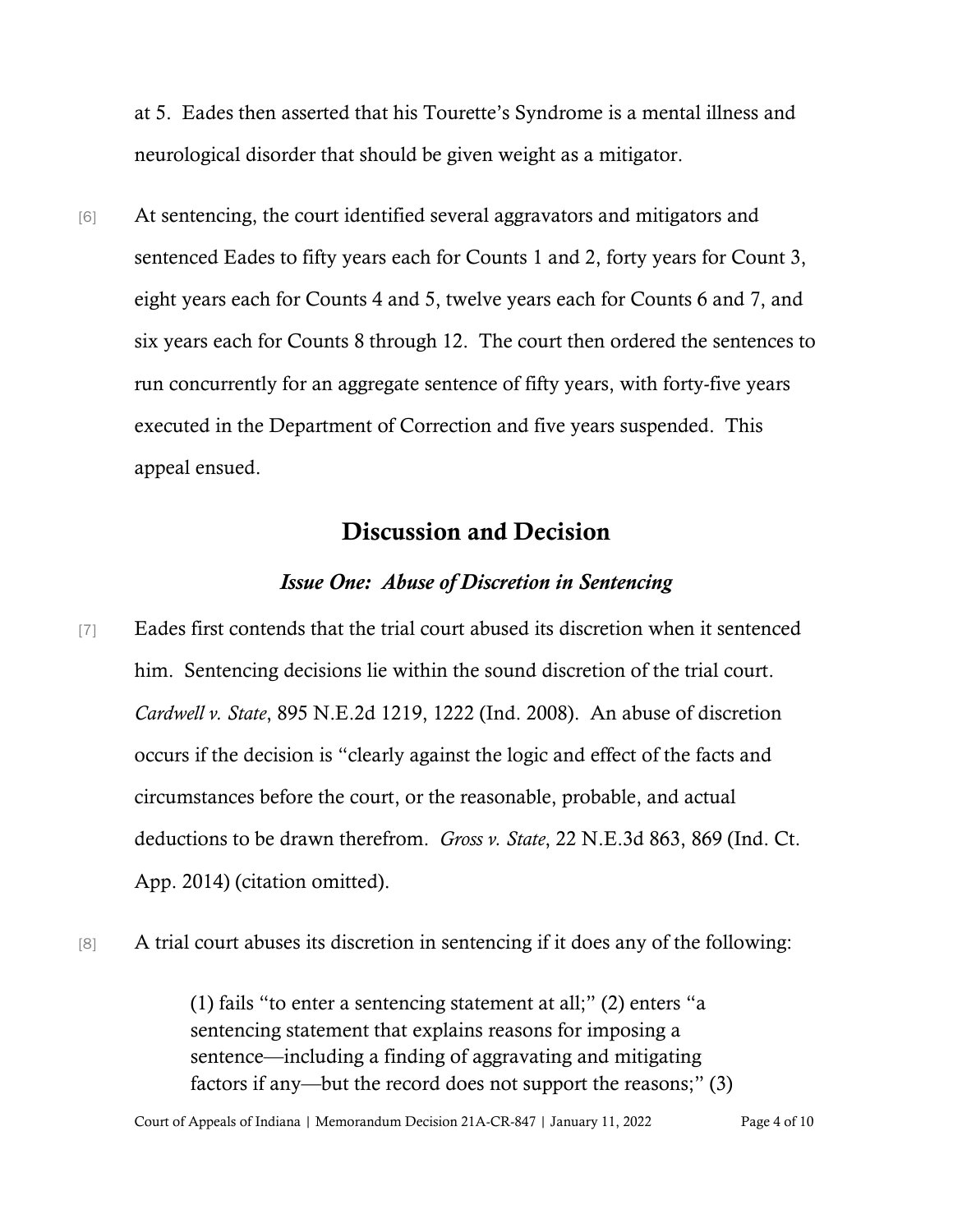enters a sentencing statement that "omits reasons that are clearly supported by the record and advanced for consideration;" or (4) considers reasons that "are improper as a matter of law."

*Id*. (quoting *Anglemyer v. State*, 868 N.E.2d 482, 490-91 (Ind.), *clarified on reh'g on other grounds*, 875 N.E.2d 218 (Ind. 2007).

[9] Here, at sentencing, the trial court identified as aggravating the fact that the harm suffered by A.E. was greater than the elements necessary to prove the commission of the offense; that Eades committed the offenses over a "prolonged" period of time; that Eades had the care, custody, and control over A.E.; the "severe" physical and emotional harm to A.E.; the "efforts" by Eades to avoid detection of his behavior; and that Eades' behavior continued until A.E. reported it. Tr. at 81-82. And the court identified as mitigating the fact that Eades accepted responsibility by pleading guilty, that he cooperated with law enforcement during the investigation, Eades' limited criminal history, and his diagnosis of Tourette's Syndrome. The court then sentenced Eades to an aggregate term of fifty years, with forty-five years executed and five years suspended.

[10] On appeal, Eades concedes that the trial court "acknowledge[d] his mental illness and disease[.]" Appellant's Br. at 7. However, Eades asserts that the court "failed to apply any discernable criteria to measure the impact of his mental illness and neurological disorder." *Id*. at 8. To support his contention, Eades relies on our Supreme Court's opinion in *Smith v. State*, 770 N.E.2d 818 (Ind. 2002). In that case, Smith pleaded guilty but mentally ill to murder and

Court of Appeals of Indiana | Memorandum Decision 21A-CR-847 | January 11, 2022 Page 5 of 10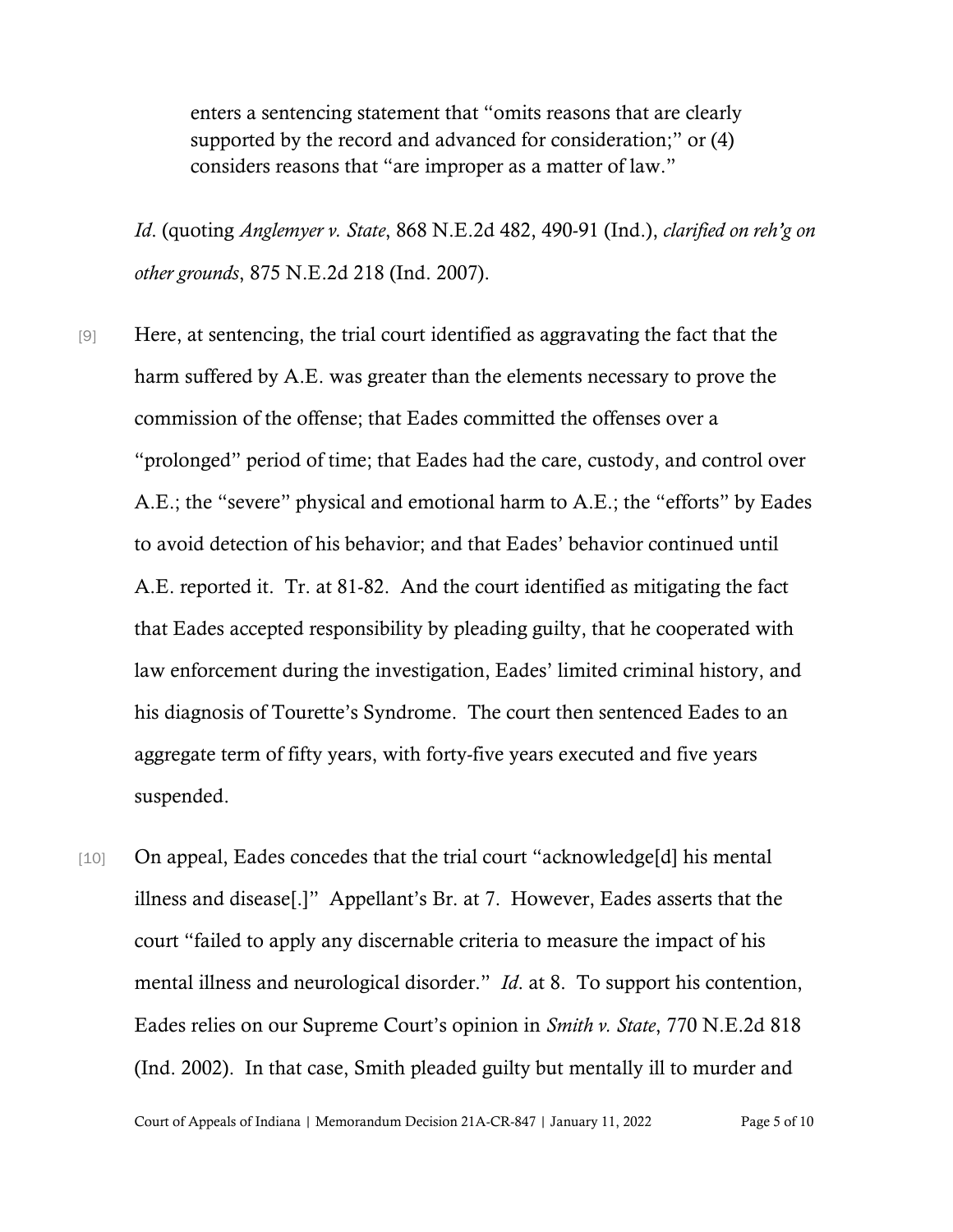guilty to several other crimes. *Id*. at 820. Smith then presented reports to the trial court discussing his history of mental illness in support of his plea of guilty but mentally ill. In sentencing Smith, the court considered his mental illness but ultimately declined to identify any mitigators.

[11] On appeal, Smith asserted that the trial court had abused its discretion when it sentenced him. Our Supreme Court acknowledged that "the trial court is not required to find the presence of mitigating factors" or "explain why it has found that a factor does not exist." *Id*. at 822-23. But the Court went on to explain:

> Nonetheless, we have held that *in sentencing a guilty but mentally ill defendant*, trial courts "should at a minimum carefully consider on the record what mitigating weight, if any, to accord to any evidence of mental illness, even though there is no obligation to give the evidence the same weight the defendant does." *Weeks v. State*, 697 N.E.2d 28, 30 (Ind.1998). As we have explained, there are several factors that bear on this determination, including: (1) the extent of the defendant's inability to control his or her behavior due to the disorder or impairment; (2) overall limitations on functioning; (3) the duration of the mental illness; and (4) the extent of any nexus between the disorder or impairment and the commission of the crime. *Id*.; *Archer* [*v. State*, 689 N.E.2d 684, 685 (Ind. 1997)].

*Id.* at 823 (emphasis added). The Court then concluded that there was "no indication" that the trial court had applied any of the *Weeks* criteria before finding Smith's mental illness to have no mitigating weight and remanded for a new sentencing order. *Id*.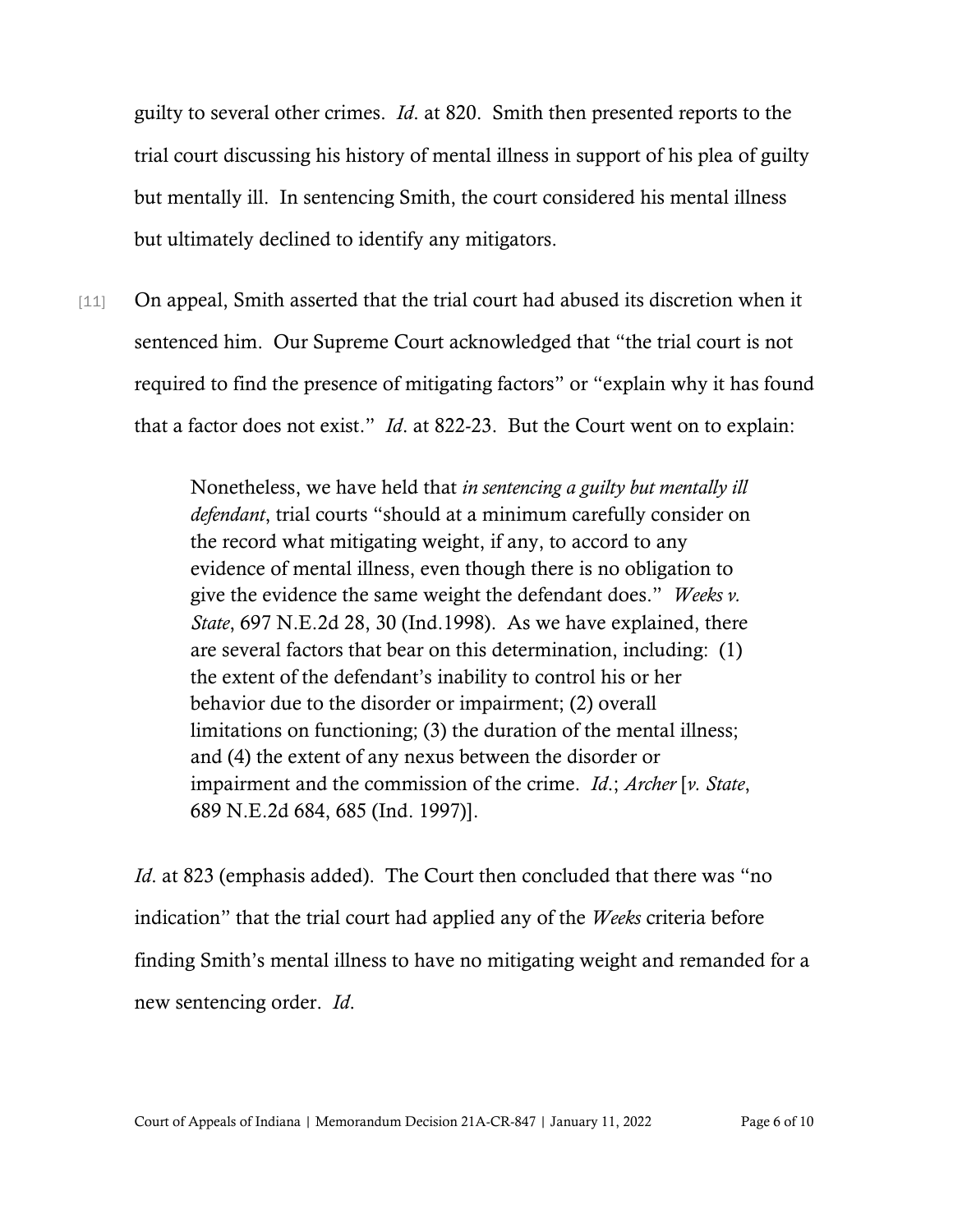- [12] As in *Smith*, Eades claims that the trial court abused its discretion by failing to carefully explain why it did not find his mental illness to be a significant mitigating circumstance. However, Eades' reliance on *Smith* is misplaced. That case, as well as *Weeks*, involve defendants who were found guilty but mentally ill. Because Eades pleaded guilty—not guilty but mentally ill—those cases are easily distinguishable.
- [13] Here, the trial court acknowledged Eades' diagnosis of Tourette's Syndrome at sentencing and identified it as a mitigator. But Eades contends that the court "showed absolutely no consideration" to it. Appellant's Br. at 8. To the extent Eades contends that the court should have given that mitigator more weight, that claim is not subject to appellate review. *Anglemyer*, 868 N.E.2d at 491. We cannot say that the trial court abused its discretion when it sentenced Eades.<sup>2</sup>

#### *Issue Two: Inappropriateness of Sentence*

[14] Eades also contends that his sentence is inappropriate in light of the nature of the offenses and his character. [Indiana Appellate Rule 7\(B\)](https://1.next.westlaw.com/Link/Document/FullText?findType=L&pubNum=1007025&cite=INSRAPR7&originatingDoc=I0c1a6460e39411e692ccd0392c3f85a3&refType=LQ&originationContext=document&transitionType=DocumentItem&contextData=(sc.Keycite)) provides that "[t]he Court may revise a sentence authorized by statute if, after due consideration of the trial court's decision, the Court finds that the sentence is inappropriate in

<span id="page-6-0"></span> $2\;$  In his Statement of the Facts, Eades briefly mentions that he also suffers from obsessive-compulsive disorder. However, Eades does not specifically discuss that disorder in his Argument. To the extent he asserts that the court failed to identify that as a mitigating factor, he has not demonstrated that that proffered mitigator is significant in light of the fact that he repeatedly molested his daughter for several years beginning when she was just four or five years old. Nor does he explain why that factor is significant in light of the fact that it did not in interfere with his ability to graduate from trade school, serve in the military, or work for the Marion County Jail.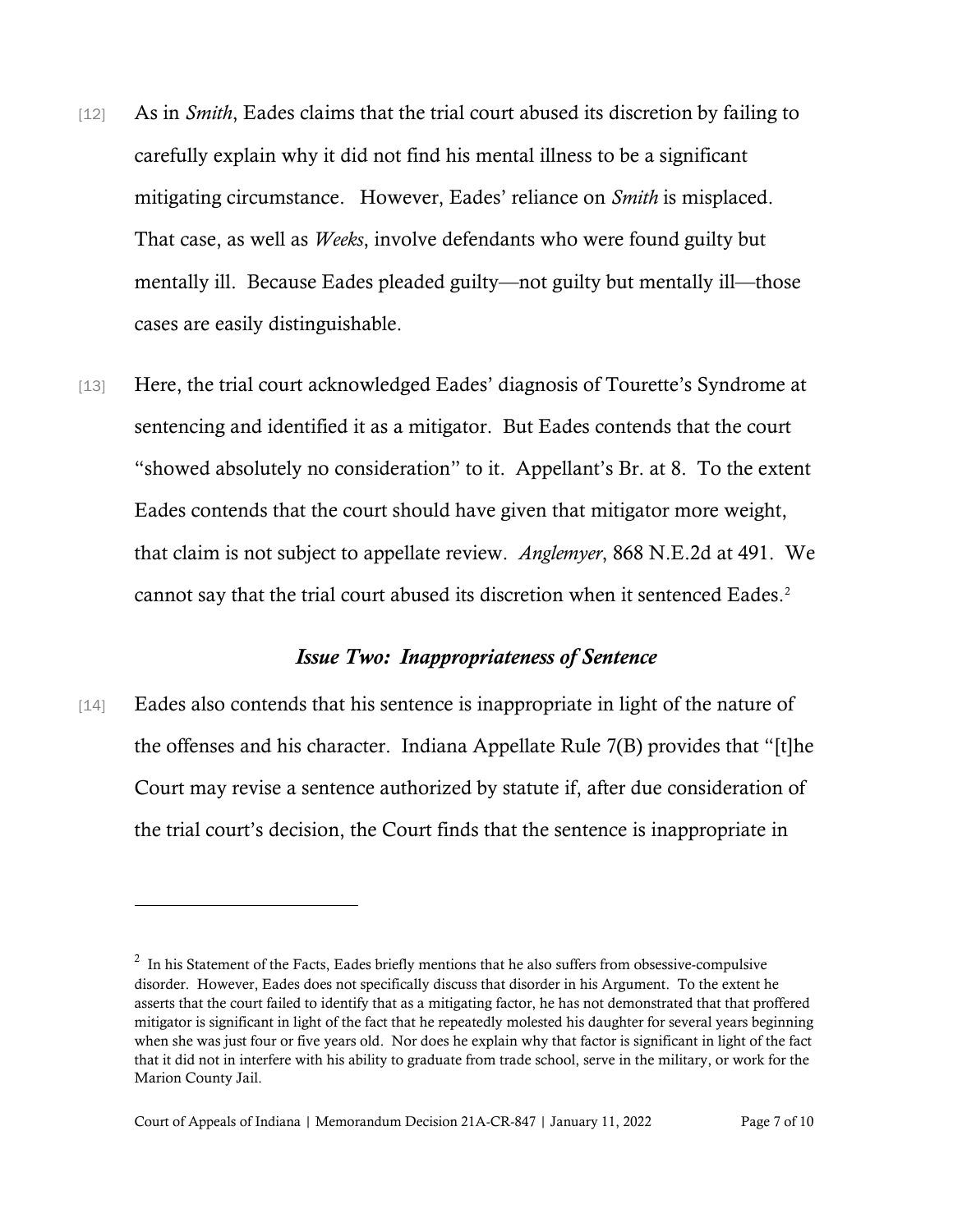light of the nature of the offense and the character of the offender." This court has recently held that "[t]he advisory sentence is the starting point the legislature has selected as an appropriate sentence for the crime committed." *Sanders v. State*, 71 N.E.3d 839, 844 (Ind. Ct. App. 2017). And the Indiana Supreme Court has recently explained that:

The principal role of appellate review should be to attempt to leaven the outliers . . . but not achieve a perceived "correct" result in each case. *Cardwell v. State*[, 895 N.E.2d 1219, 1225 \(Ind.](https://1.next.westlaw.com/Link/Document/FullText?findType=Y&serNum=2017439923&pubNum=0000578&originatingDoc=I0c1a6460e39411e692ccd0392c3f85a3&refType=RP&fi=co_pp_sp_578_1225&originationContext=document&transitionType=DocumentItem&contextData=(sc.Keycite)#co_pp_sp_578_1225)  [2008\).](https://1.next.westlaw.com/Link/Document/FullText?findType=Y&serNum=2017439923&pubNum=0000578&originatingDoc=I0c1a6460e39411e692ccd0392c3f85a3&refType=RP&fi=co_pp_sp_578_1225&originationContext=document&transitionType=DocumentItem&contextData=(sc.Keycite)#co_pp_sp_578_1225) Defendant has the burden to persuade us that the sentence imposed by the trial court is inappropriate. *[Anglemyer v.](https://1.next.westlaw.com/Link/Document/FullText?findType=Y&serNum=2012545885&pubNum=0000578&originatingDoc=I0c1a6460e39411e692ccd0392c3f85a3&refType=RP&fi=co_pp_sp_578_494&originationContext=document&transitionType=DocumentItem&contextData=(sc.Keycite)#co_pp_sp_578_494)  [State](https://1.next.westlaw.com/Link/Document/FullText?findType=Y&serNum=2012545885&pubNum=0000578&originatingDoc=I0c1a6460e39411e692ccd0392c3f85a3&refType=RP&fi=co_pp_sp_578_494&originationContext=document&transitionType=DocumentItem&contextData=(sc.Keycite)#co_pp_sp_578_494)*[, 868 N.E.2d 482, 494 \(Ind.\),](https://1.next.westlaw.com/Link/Document/FullText?findType=Y&serNum=2012545885&pubNum=0000578&originatingDoc=I0c1a6460e39411e692ccd0392c3f85a3&refType=RP&fi=co_pp_sp_578_494&originationContext=document&transitionType=DocumentItem&contextData=(sc.Keycite)#co_pp_sp_578_494) as amended (July 10, 2007), *decision clarified on reh'g*, [875 N.E.2d 218 \(Ind. 2007\).](https://1.next.westlaw.com/Link/Document/FullText?findType=Y&serNum=2013865237&pubNum=0000578&originatingDoc=I0c1a6460e39411e692ccd0392c3f85a3&refType=RP&originationContext=document&transitionType=DocumentItem&contextData=(sc.Keycite))

*Shoun v. State*, 67 N.E.3d 635, 642 (Ind. 2017) (omission in original).

[15] Indiana's flexible sentencing scheme allows trial courts to tailor an appropriate sentence to the circumstances presented, and the trial court's judgment "should receive considerable deference." *Cardwell*, 895 N.E.2d at 1222. Whether we regard a sentence as inappropriate at the end of the day turns on "our sense of the culpability of the defendant, the severity of the crime, the damage done to others, and myriad other facts that come to light in a given case." *Id*. at 1224. The question is not whether another sentence is more appropriate, but rather whether the sentence imposed is inappropriate. *King v. State*, 894 N.E.2d 265, 268 (Ind. Ct. App. 2008). Deference to the trial court "prevail[s] unless overcome by compelling evidence portraying in a positive light the nature of the offense (such as accompanied by restraint, regard, and lack of brutality) and the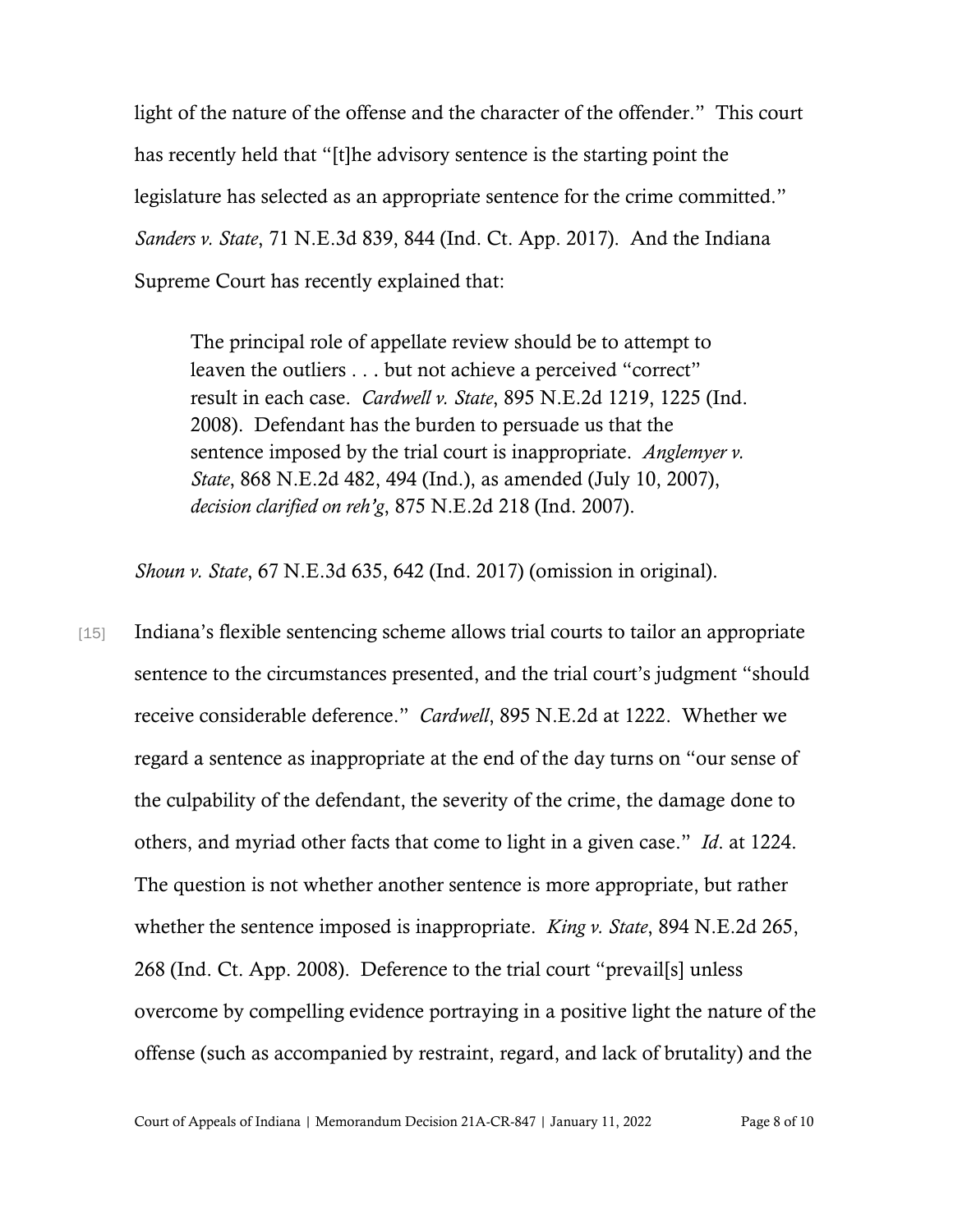defendant's character (such as substantial virtuous traits or persistent examples of good character)." *Stephenson v. State*, 29 N.E.3d 111, 122 (Ind. 2015).

- [16] Eades contends that his sentence is inappropriate in light of the nature of the offenses because his acts "were clearly the product of a mental illness and neurological disorder" and because he accepted responsibility and "plead[ed] guilty to every single charge." Appellant's Br. at 10-11. Eades also contends that his sentence is inappropriate in light of his character because the "critical component" of his behavior was his mental illness and because he does not have a prior criminal history. *Id*. at 11.
- [17] But Eades has not met his burden on appeal to demonstrate that his sentence is inappropriate. With respect to the nature of the offenses, Eades repeatedly sexually molested his daughter from the time she was four or five years old. Then, beginning when A.E. was ten or eleven years old, Eades forced her to submit to sexual intercourse on a weekly basis. As a result of the years of abuse by her own father, A.E. now suffers from "major depression" and posttraumatic stress disorder, she has "trust issues," and she is "scared to go to [her] own home[.]" Appellant's App. Vol. 2 at 60. Eades has not presented compelling evidence portraying the nature of the offenses in a positive light. *See Stephenson*, 29 N.E.2d at 122.
- [18] As to his character, we acknowledge that Eades does not have a prior criminal history. However, again, beginning when A.E. was four or five years old, Eades touched A.E. under her clothing and forced A.E. to touch him under his

Court of Appeals of Indiana | Memorandum Decision 21A-CR-847 | January 11, 2022 Page 9 of 10